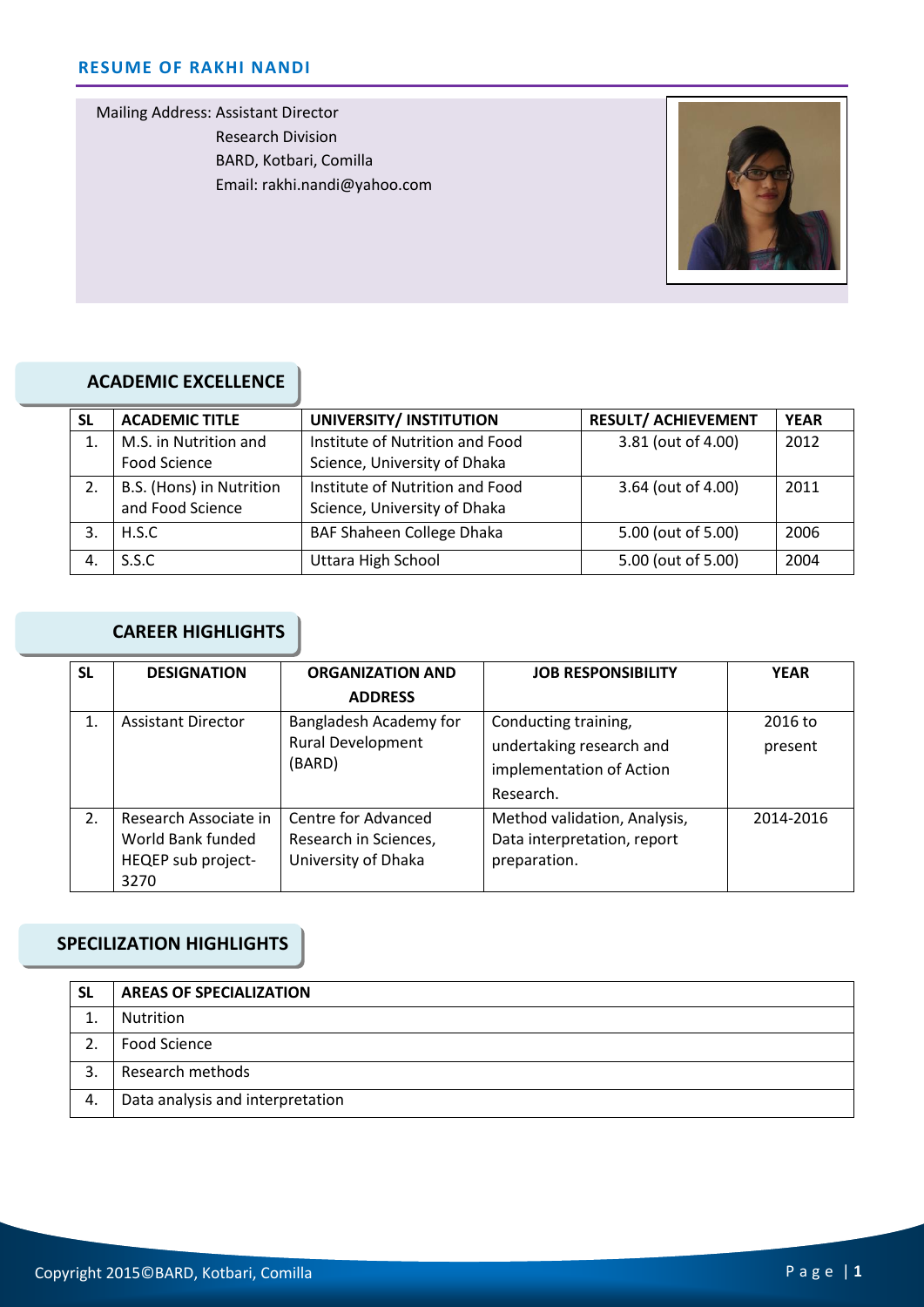Mailing Address: Assistant Director Research Division BARD, Kotbari, Comilla Email: rakhi.nandi@yahoo.com



#### Cell: **PUBLICATION HIGHLIGHTS**

| <b>SL</b>        | <b>TYPES OF PUBLICATION</b> | <b>NUMBER</b> | <b>REMARKS</b>                            |
|------------------|-----------------------------|---------------|-------------------------------------------|
| 1.               | <b>Research Reports</b>     |               | Master's thesis paper                     |
|                  |                             |               | Bachelor's Research Paper                 |
| $\mathfrak{D}$ . | Journal Article             |               | "Varietal differences in proximate        |
|                  | (home and abroad)           |               | composition of selected commonly          |
|                  |                             |               | consumed vegetables of Bangladesh" in     |
|                  |                             |               | Bangladesh Journal of Nutrition (Accepted |
|                  |                             |               | on April 27, 2016).                       |

#### **TRAINING**

| <b>SL</b> | <b>TRAINING TITLE</b>          | <b>ORGANIZATION</b>            | <b>LOCATION</b> | <b>YEAR</b> |
|-----------|--------------------------------|--------------------------------|-----------------|-------------|
| 1.        | Training of Trainers Course on | <b>RPATC</b>                   | <b>Dhaka</b>    | 2017        |
|           | IPS-TQM.                       |                                |                 |             |
| 2.        | Research Methodology for       | <b>BARD</b>                    | Comilla         | 2017        |
|           | Social Science Researcher.     |                                |                 |             |
| 3.        | Practical aspects of           | Johns Hopkins Bangladesh       | Gaibandha       | 2012        |
|           | conducting                     |                                |                 |             |
|           | population-based               |                                |                 |             |
|           | large research                 |                                |                 |             |
|           | project by JiVitA - a          |                                |                 |             |
|           | <b>Maternal and Child</b>      |                                |                 |             |
|           | <b>Health and Nutrition</b>    |                                |                 |             |
|           | Research Project.              |                                |                 |             |
|           |                                |                                |                 |             |
| 4.        | SPSS for professionals,        | Department of statistics,      | <b>Dhaka</b>    | 2012        |
|           | researchers and students.      | biostatistics and informatics, |                 |             |
|           |                                | University of Dhaka            |                 |             |